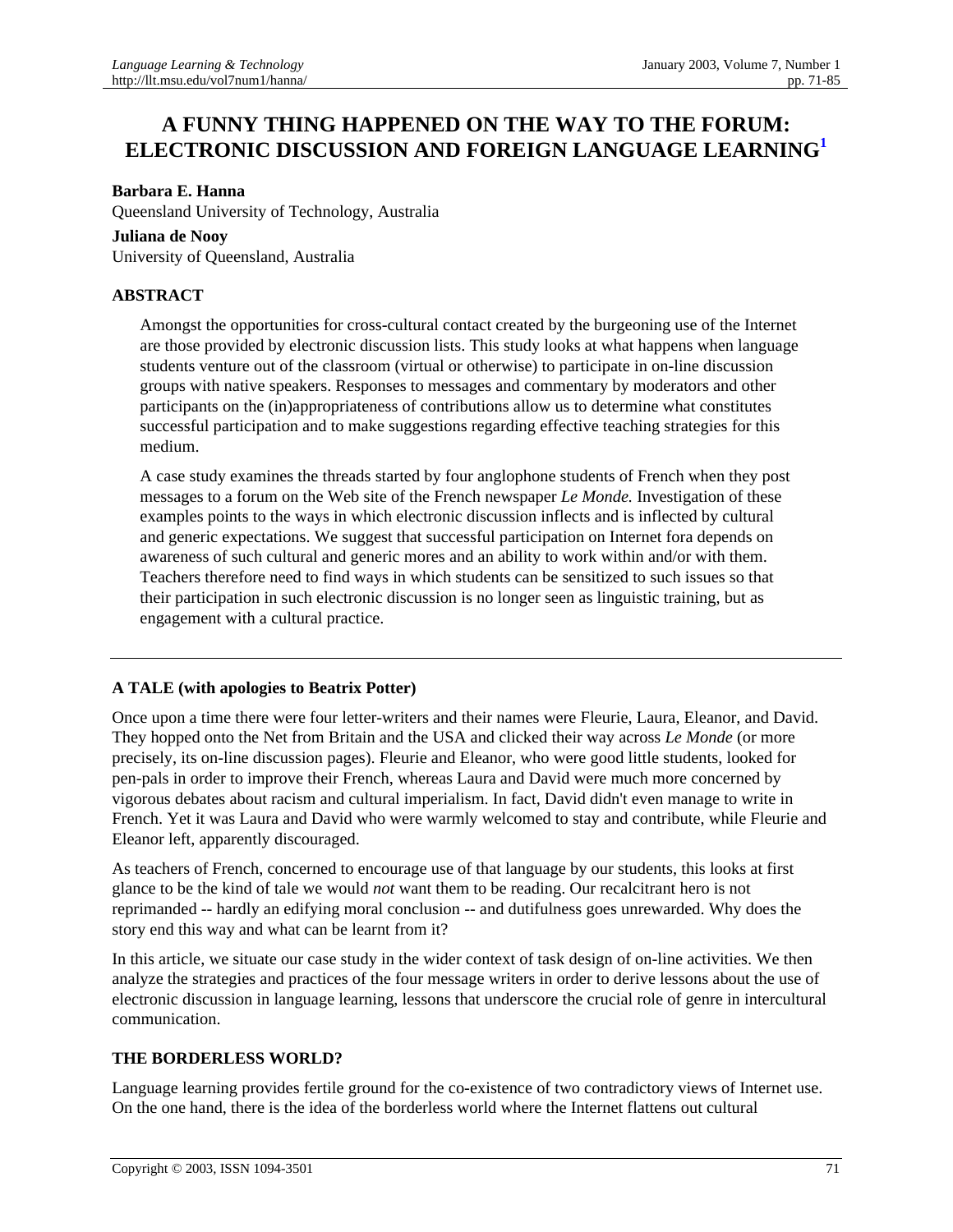difference. On the other hand, we continue to assert the existence of virtual boundaries: While the physical borders may be irrelevant, the Internet is the superhighway into the heart of another culture, giving instant access to difference. When we send off our students via modem to practice their French in an electronic discussion forum, the contradiction gets played out as follows: We have deceptively easy access to our linguistic and cultural other, but this other is assumed to be doing the same thing as we are (discussion) only in French. The ways in which electronic discussion may be inflected by cultural and generic expectations risk being ignored.

We have reason to be suspicious of the assumption of the flattening out of cultural difference. Although Internet fora notionally transcend national and cultural boundaries, as soon as communication occurs, cultural practices are necessarily activated. Thus, while participants in a given discussion list view it as a forum for debate, their notions of what constitutes acceptable forms of debate may differ according to cultural affiliations. Wider cultural patterns in rhetorical ploys (Smith, 1987), explicitness of communication (Gallois & Callan, 1997), use of irony and humor, repertoires of textual features available for pastiche (such as Beatrix Potter's tale of "good little rabbits"), as well as strategies for engaging in cross-cultural communication (Freadman, 1999) will come into play. In this way, French participants are likely to apply expectations regarding other forms of intellectual debate (such as the use of cultural allusions and "provocation," as we shall see in our examples). However these wider cultural patterns are necessarily adapted to this particular cultural practice or genre -- electronic discussion -- a genre with its own technical constraints (length, speed of reply, formatting) and discursive/rhetorical conventions (such as the use of emoticons, quotations from other participants, etc.). These conventions may vary culturally but also from site to site (subculturally).

We may therefore assume that any electronic discussion group potentially brings together participants with divergent expectations of what appropriate behaviour in a site of public discussion might be. It follows that in order to ensure the continued functioning of the group, mechanisms exist for dealing with such inter-cultural (or inter-subcultural) differences. The most visible of these we shall call "moderation." This term commonly denotes intervention by an official moderator to deal with unsuitable messages; however, commentary by other participants (self-appointed moderators) on the appropriateness of contributions may fulfil a very similar function. In such cases, the official moderator is not alone in monitoring the list, initiating new members, or attempting to exclude inappropriate behaviour, and for this reason we shall use the term moderation broadly to cover official and unofficial intervention.<sup>2</sup>

Through both of these forms of moderation, questions regarding suitability are raised and dealt with at regular intervals, and various justifications are offered for treating contributions as acceptable or otherwise. In a forum where this policing of appropriate behaviour is carried out with a minimum of congeniality, moderation can function as a kind of initiation or indeed informal teaching. In this way, the Internet discussion forum offers a potentially privileged site for students to get individual feedback on their performance from people other than the teacher. The question is how to optimize this potential. What do we need to teach our students, and how do we need to frame an activity, in order for it to result in learning? This we will address through our case study of an on-line forum attached to the Web site of the quality French daily broadsheet *Le Monde.* However, let us first situate our inquiry by examining the kinds of online activities proposed to language teachers for use with their classes.

#### **On-Line Activities for Language Learning**

The use of e-mail exchange to improve language skills is widely recognized and a number of texts are devoted to finding "keypals" for students and promoting student-student correspondence (Boswood, 1997; Rice, 1996; Warschauer, 1995a, 1995b, 1995c). As the name suggests, sometimes these keypal partnerships are merely a technologically sophisticated version of a long-standing epistolary form. O'Dowd (2001) reminds us of the importance of "pedagogically sound approaches to intercultural email exchanges which incorporate the activities fully into the curriculum as opposed to treating them as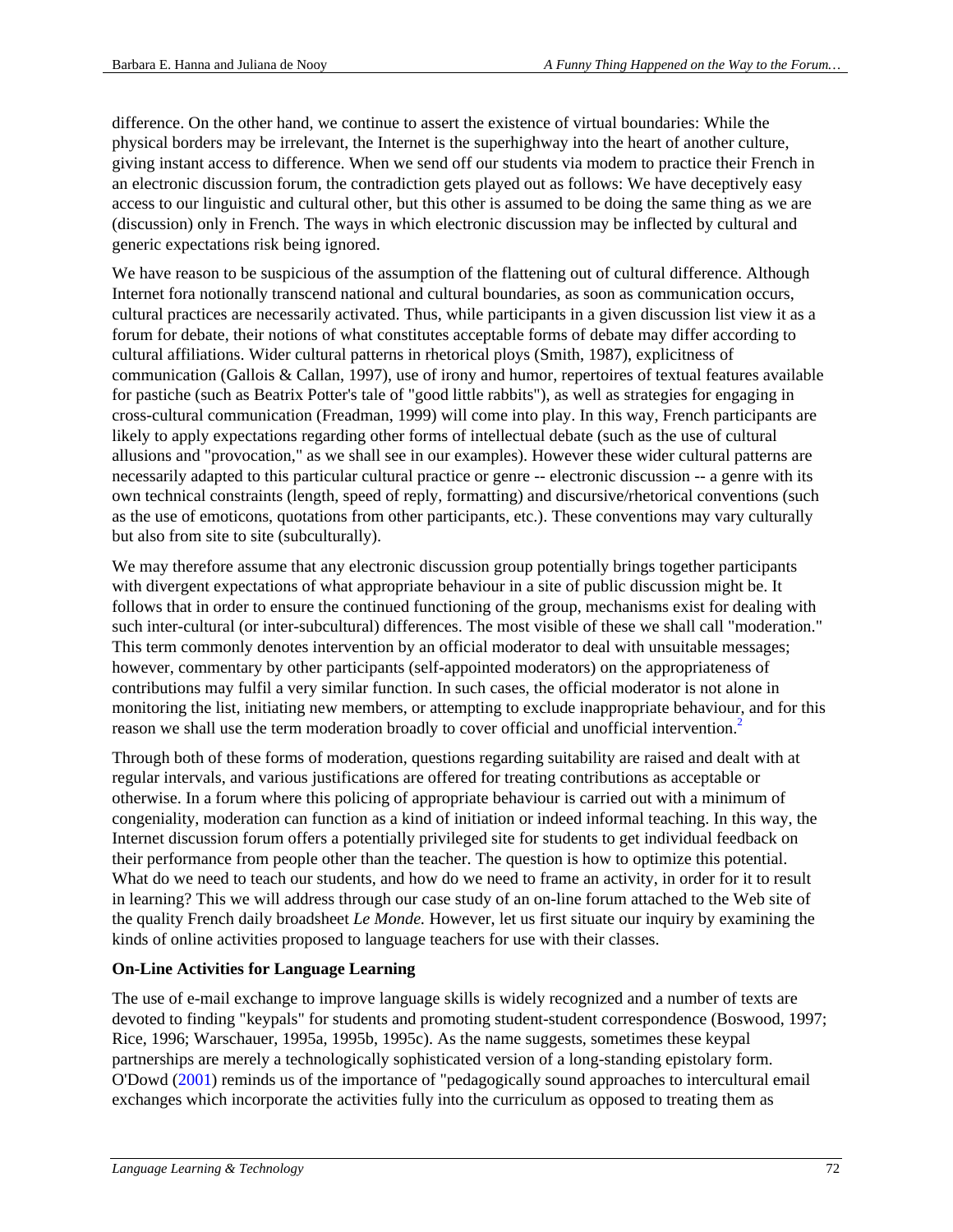superficial pen-pal exercises." In other words, as Candlin and Murphy argued in 1987 and Müller-Hartmann reminded us in 2000, in the context of e-mail exchange, task design is crucial.

Although the vast majority of activities described focus on the exchange of personal messages by keypals, the personal need not inevitably become the task. Various authors describe email activities that go beyond the trading of information about siblings, tastes, and hobbies to produce a collaborative student newspaper (Barson, 1991), to analyze a comparative community survey (Sayers, 1993), or to discuss literature (Müller-Hartmann, 2000), film (Kinginger, Gourves-Hayward, & Simpson, 1999), current affairs (Chen, 1998), or history (Kern, 1996). Discussion tasks are thus a feature of some pedagogical uses of e-mail exchange.

The use of discussion lists is also proposed, somewhat less frequently, and like the keypal exchanges, the lists recommended tend to be restricted to learners only (Boswood, 1997; Rice, 1996; Warschauer, 1995b, 1995c). Very few activities suggested in connection with discussion lists provide occasions for students to participate alongside native speakers (Paramskas, 1995, and Cononelos & Oliva, 1993, are notable exceptions). Furthermore, topics for discussion are frequently determined by the teacher or list coordinator. In other words, despite the promise of the Internet to "connect learners with authentic culture" and serve as "a gateway to the virtual foreign world where 'real people' are using real language in 'real context'" (Osuna & Meskill, 1998), discussion activities -- whether email exchange or discussion lists -- are often limited to teacher-determined topics and the cultural comfort zone of student-student interaction. The activities are geared to student needs (obviously an advantage for beginners) but do not challenge more advanced students to cope in situations not specifically designed for their benefit. Students are still safely within the classroom, virtual though it might be, and despite its advantages, it suffers the limitations of any language classroom in providing genuine opportunities to engage with the "target culture" in roles other than that of student.<sup>3</sup>

The other important point to note in relation to the activities proposed is that discussion list tasks tend not to be clearly differentiated from keypal tasks. The topics put forward are comparable, and in particular, the personal is once again at the fore: Discussion is frequently presumed to start with the exchange of personal information. Comparing, for instance, the suggestions of Gunske von Kölln and Gunske von Kölln (1997) for the bilingual discussion forum and for e-mail partnerships, we find that the activity procedure is virtually the same in each case: (a) subscribe, (b) send a message introducing yourself, (c) communicate regularly.<sup>4</sup> There is no sense that a conversation between two people is different from a public discussion. And in both cases the personal is the topic of entry.

We contend that participation in an Internet forum is qualitatively different from communicating with keypals, although this may be masked in a (virtual) classroom setting, and that understanding the generic constraints and possibilities of the forum is a prerequisite for successful participation. And furthermore, we argue that although personal conversation is an indispensable genre, it can be a limiting one. As the focus of so many learning activities, it predisposes the student to conversations about the self that inevitably position him or her as the exotic little foreigner/the other. S/he may fail to learn strategies for opening and maintaining communication of other kinds (including, importantly, types of discussion). Thus we find learners stumbling into electronic discussion lists not dedicated exclusively to their needs, with disappointing results. And this is where we return to the case study of our introduction, where four anglophones attempt to join in discussion in a primarily francophone forum.

# **CASE STUDY**

This particular study, part of a wider project on cross-cultural communication in Internet fora, takes as its object one of the on-line discussion groups available on the Web site of *Le Monde.* Before proceeding to the detail of our case study, we need to contextualize the series of exchanges. Like many major newspapers, *Le Monde* has a Website that not only allows consultation of articles but also provides the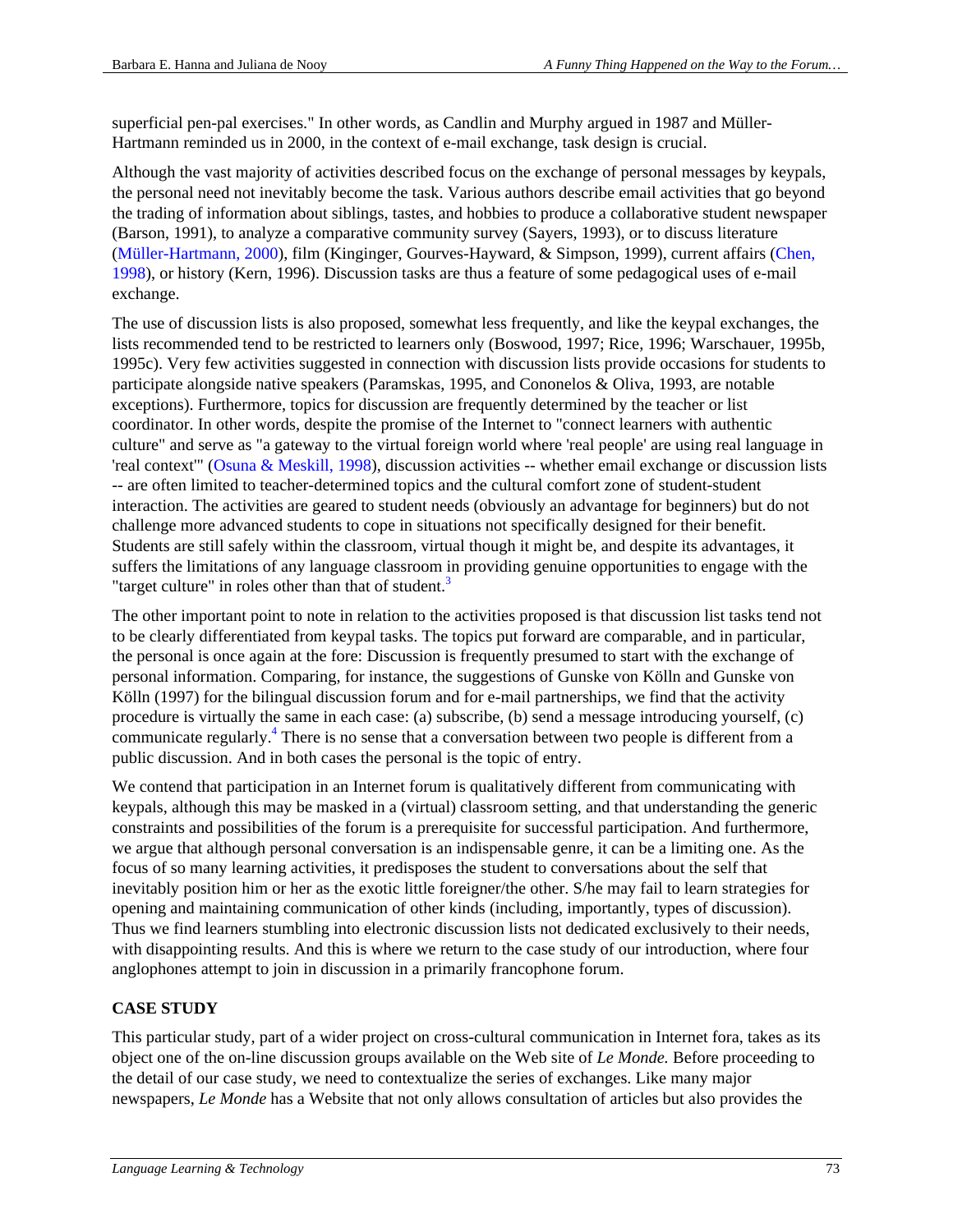opportunity to engage in discussion through the posting of messages: The site *Forums Le Monde* invites participation in a listed series of debates. In all of these fora, contributions are posted more or less immediately, but may be subsequently deleted at the discretion of the Moderator.

The *Le Monde* fora have gone through various operational and cosmetic changes in recent years: The bulk of the data for this study was collected during 2000, with access to archives dating back to 1999, and our description relates to the fora that were then in operation, but were superseded in January 2001. The list of fora available at the time of the study concluded with the catch-all *Autres sujets* (other topics), and it was on this forum that our study concentrated. *Autres sujets* provided participants with an opportunity to discuss any issue not covered by a list of topics including the Clinton-Lewinski affair, French law reform, agriculture and racism, with *Sport* the only actual example of what an *autre sujet* might be. In practice it was used to canvas -- with varying degrees of whimsy and passion -- issues ranging from the minutiae of participants' lives to revisionist history.<sup>5</sup>

Our data therefore come from an *Autres sujets* forum where you might want to talk about sport (but generally didn't), with a Moderator, Michel Tatu, who regularly intervened in discussion. According to official policy, the forum was open to contributions in both French and English, although, to quote the Moderator "tout le monde ici est supposé \*lire\* le français" (01 Sep 1999 12:07; Everyone here is presumed to be able to \*read\* French). Given the non-specialized nature of the forum, the wide range of participants and the frequency of postings, on multiple topics, it would seem the ideal site to which to direct students of French in order to practice.

#### **Novelty**

Striking in the forum is the prevalence of a discourse of novelty. Contributors repeatedly refer to the newness of the technology, and are unsure of the conventions of exchange: These are not taken as set in advance, but as being under negotiation. Questions are thus asked and answers offered as to the appropriate length of messages, the best means of posting them, the frequency with which one should contribute, which button one should click etc. But however malleable or even uncertain the expectations of participants are with regard to genre, clearly they still do have expectations, since they feel able to comment on the appropriateness of others' contributions, and to make predictions regarding what the experience of the forum will be. This is particularly the case where a contributor signals the marginality of his/her participant status. One such marginal status (although not the only one) is that of the learner of French.

Genre, then, is not seen as rigidly predetermined and the same could also be said of culture: Contributors are well aware that since the forum is not geographically limited many of their number are not French or based in France, although they are expected to have an interest in French culture and debate.

Since neither culture nor genre is seen as firmly entrenched, both must be continually and explicitly negotiated in this forum. As Freadman and Macdonald (1992) show, such negotiating and restatement of cultural and generic rules turn up in a variety of places, such as the televized interviews and tennis commentary that are the objects of their analyses. We contend, however, that this regulatory work is intensified and presented with particular emphasis as part of the discourse of novelty to be found in Internet fora, with this negotiation absolutely integrated into the practice of the genre.

It might be supposed that the novelty would wear off -- and with it the need for continual reiteration and accommodation of norms -- as Internet discussion becomes banal. Two aspects of forum participation, however, indicate the contrary. Firstly, there is the fact that each discussion group constitutes a subcultural community, with its own standards of tolerance of digression and language errors, and so forth, specific to that forum. And secondly, there is the instability of membership, particularly in such a wide-ranging forum with such a high turnover of participants as the one we are studying. Together these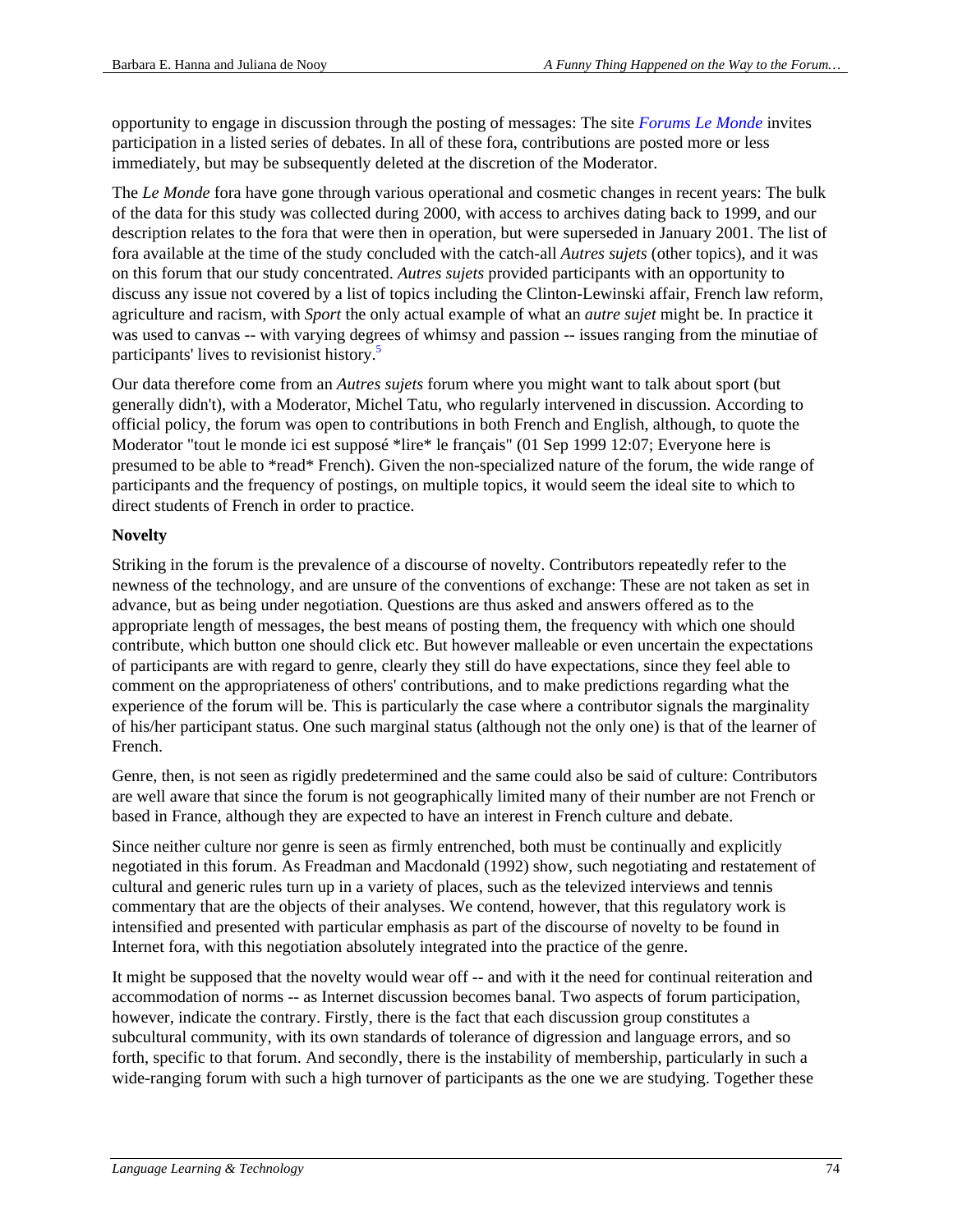circumstances mean that there are constantly new participants needing induction into the forum community.6

The consequent negotiation of cultural and generic rules and guidelines takes place on the forum through moderation. To explore the way in which it operates, we will look at the exchanges involving the four characters with which we introduced this paper: two Americans and two English. All four sets of exchanges can be described as cross-cultural, in that the participants position themselves as linguistic outsiders and in each case the subject of their message is intercultural exchange of one form or another.

#### **Four Exchanges**

David, Laura, Eleanor, and Fleurie are all students of French. Their contributions to the forum appeared between July 1999 and April 2000.<sup>7</sup> Although their attempts to engage with other participants present some parallels, more striking are the differences in their strategies, in the responses they receive, and in the overall success of their contributions.

In each case, the opening gambit is explicit self-positioning as a learner of French (and indeed, none of the openings is entirely error-free), $\frac{8}{3}$  but this is done to varying effect:

David: Pardonnez-moi de ecrire en anglais. J'apprends toujours le français. (30 Aug 1999 01:30) [Excuse me for writing in English. I'm still learning French.]

Laura: Bonjour a tous, C'est evident que je ne suis pas francais. Je ne suis qu'etudiante de francais a l'Alliance Francaise. (19 Jul 1999 15:39)

[Hello everyone. It's obvious that I'm not French. I'm only a student of French at the Alliance Française.]

Eleanor: Sault, je suis anglaise et j'aime la France. Pourriez-vous m'ecrire pour m'aider a ameliorer me francias SVP. Merci! (20 Feb 2000 22:55)

[Hello, I'm English and I love France. Could you write to me to help me improve my French please. Thanks!]

Fleurie: Je suis Anglaise et je voudrais parler avec quelq'un pour amerliorer mon Français. (09 Apr 2000 21:35)

[I'm English and I would like to speak with someone to improve my French.]

The sense of this strategy is not the same in each case. For the two Englishwomen, Eleanor and Fleurie, the self-positioning as an English student of French is itself the message: The few lines quoted above constitute the entirety of the contribution in each case. For Americans David and Laura, on the other hand, it forms part of an apology for linguistic errors -- Laura's message continues with "Alors, je vous prie d'accepter votre propre langue dans un etat dechire. Je n'ai pas un truc sur l'ordinateur pour ecrire les accents" (So I beg you to accept your own language in mutilated form. I don't have a thing on the computer to write accents) -- but it is also a way of presenting their speaking position as anglophones.

Although these are the first words of the messages, it is not quite accurate to call them the opening lines, for they are preceded by the reference or subject line. Compare,

| David:   | Réf : Combattre le modèle américain [Fight the American model] |
|----------|----------------------------------------------------------------|
| Laura:   | ref. Steven                                                    |
| Eleanor: | Les Anglais [The English]                                      |
| Fleurie: | Une fille anglaise [An English girl]                           |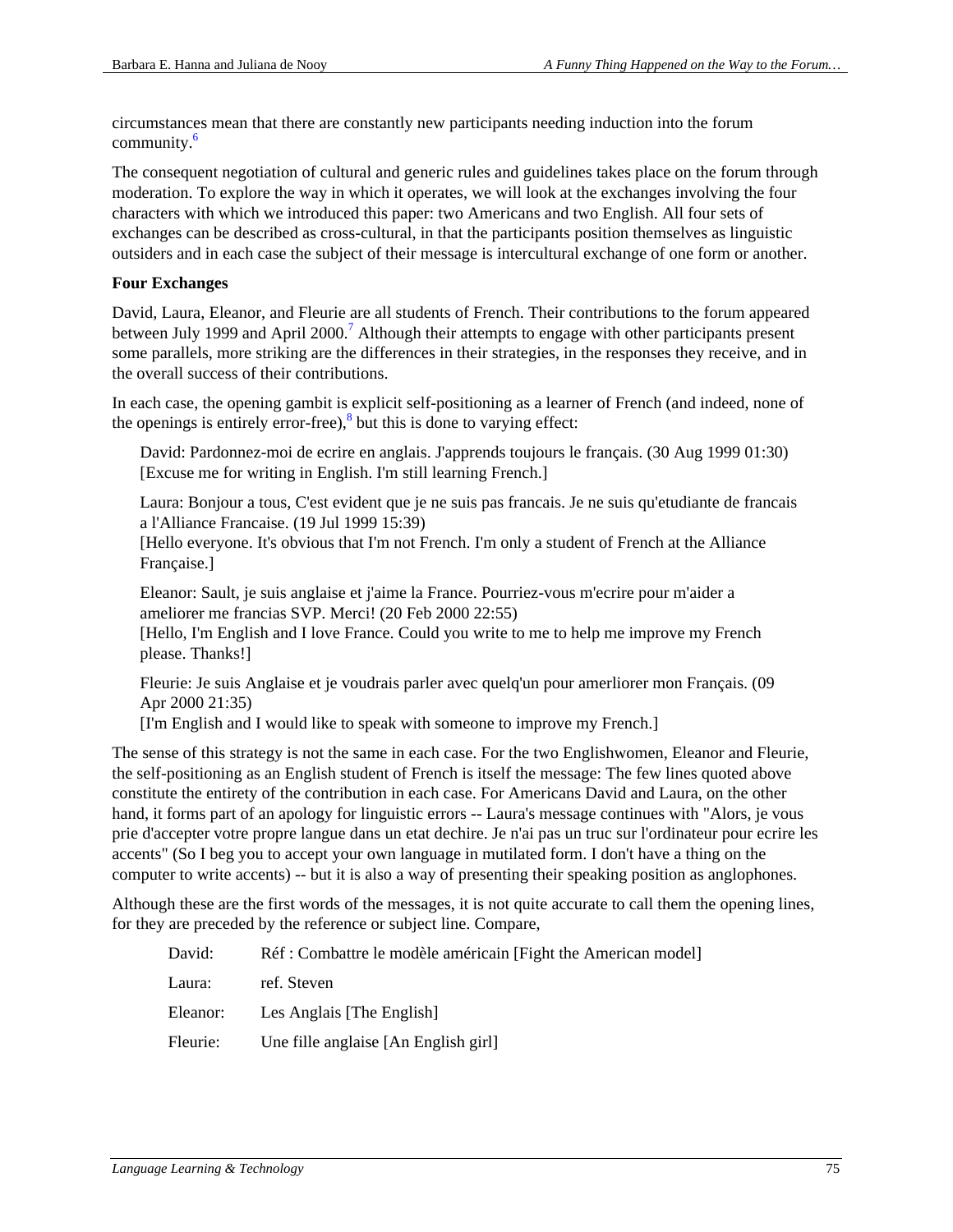What stands out here is that whereas David and Laura's contributions appear as responses to other messages (David's responding to French criticism of the United States, Laura's to anti-immigrant sentiment), Eleanor and Fleurie each initiate a subject: themselves.

#### **Innocents Abroad?**

Let's look at Eleanor and Fleurie's short, simple, and rather naïve contributions first, and the ways in which they are taken up. Here we see the kinds of regulating work done by forum members. Participants clearly see it as fitting that they provide explanations of why certain kinds of conduct and content are appropriate or not.

We have seen that Eleanor's request is brief. But the first response, from "Grossefatigue," a regular contributor of banter, is briefer: "Why don't you write first?" (23 Feb 2000 09:51). In fact its title ("Tirez les premiers, messieurs les..."), clearly not addressed to Eleanor but to fellow (male) forum members, is  $longer.<sup>9</sup>$ 

Grossefatigue's reply asserts the failure of Eleanor's contribution on both generic and linguistic counts: The invitation to "write first" implies that her request not only didn't count as a contribution, but didn't count as writing at all. And replying in English implies, perhaps unfairly, that her French is inadequate to the task. Any such perception is probably more to do with Eleanor's failure to grasp the conventions of engagement than with the accumulation of linguistic errors. On the other hand, Grossefatigue's reference line, with its historical allusion, serves to raise his reply from the merely insulting to the culturally knowing, and ensures that his message does count.

Eleanor's only other answer, from "Lambda," is far more gracious, apologizes for Grossefatigue and thereby indirectly reproaches him for his lack of courtesy. But the burden of the message is the same: If Eleanor wants to practice her French -- and what an admirable idea that is -- then why doesn't she? He concludes,

Si vous désirez parler de n'importe quel sujet, la vache folle, l'évolution de la monarchie dans votre pays ou la construction européenne, n'hésitez pas ! (24 Feb 2000 19:09) [If you want to talk about any topic whatsoever, mad cows, developments with the monarchy in your country or the construction of Europe, don't hesitate!]

A few months later, "Fleurie" makes her attempt, under the perhaps more enticing title "Une fille anglaise" (An English girl). She has slightly better luck in that someone looking for English practice does suggest a language exchange deal (no details given). But she also receives

- 1. indirect feedback on linguistic accuracy in the form of a whimsical exposition on the derivation of her verb "amerliorer" (which all French readers will have understood as a mild spelling or typographical error);
- 2. and, yet again, two invitations to practice her French by debate, the first pointing her to the 11 forums of *Le Monde* with "des dizaines et des dizaines d'occasions de discuter sur tous les sujets que vous voulez" (Th. Paz, 09 Apr 2000 23:14; dozens and dozens of opportunities to debate on any subject you please), and the second suggesting as subjects: "[l]a vache folle," "Mme Thatcher (aucun rapport avec le sujet précédent)," "[l]es Spice Girls," and "[l]es oreilles du prince Charles" [Lambda, 15 Apr 2000 21:24; mad cows, Mrs Thatcher [no connection with the preceding subject], the Spice Girls, and Prince Charles' ears).

This list, annotated with a smiley, concludes "si ces idées ne vous ont pas fâché [sic], je vous dis à bientôt sur ce Forum" [if these suggestions haven't annoyed you, I'll see you soon on the forum]. In other words, if Fleurie can take a bit of fun and respond to the badinage, then she is most welcome to join in. Finally, this correspondent requests the address of an equivalent Web site attached to an English paper.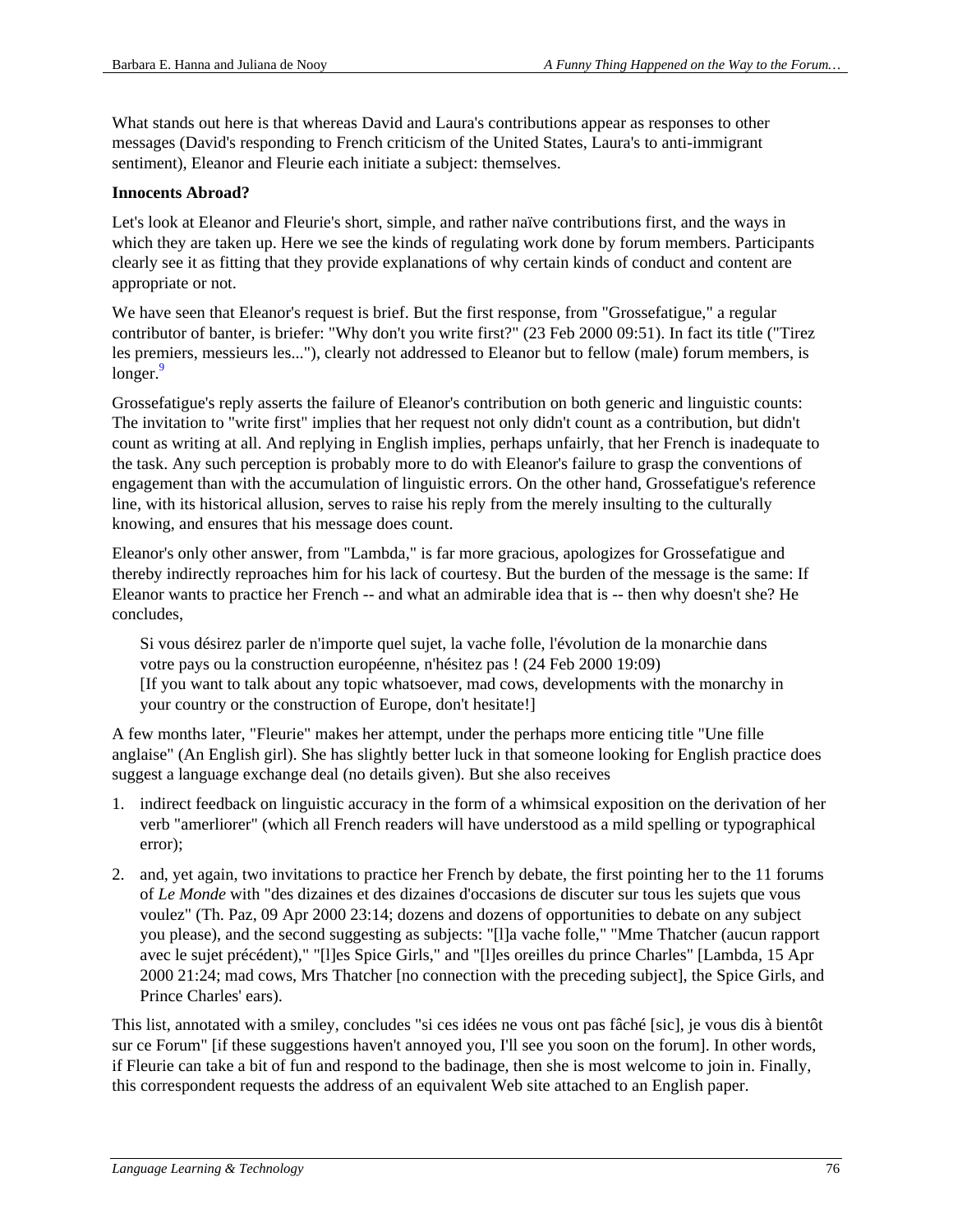What the other members are doing here, evidently, is attempting to instruct Fleurie and Eleanor in some of the rules of the game, specifically, those concerning subject matter and the purpose of participation. We suggest that the most useful way to understand what kind of a game it is, is the notion of genre, with genre being understood as encompassing all aspects of a cultural practice, that is, its linguistic and nonlinguistic manifestations, and including in particular its cultural purpose (Freadman, 1994, p. 4; Swales, 1990, pp. 45-46).

As we stated earlier, the negotiation of genre is notable in this forum, and the rules that we have just seen communicated to Fleurie and Eleanor have been the subject of explicit debate. "What is the subject matter of *'Autres sujets'"?* asks Godlewski (02 Aug 2000 16:23), opening the discussion thread and questioning why "sport" is the only suggestion. The responses to the two English girls give a nice list of what *autres sujets* might be.

In another example of generic awareness, the issue "Why forums?" has also been debated (Graslin, 10 Feb 2000 17:05 and thread). Answers included, perhaps predictably, the advancement of knowledge through debate and discussion. Yet Fleurie's and Eleanor's preoccupation with the purely linguistic is not entirely out of place. For in the same discussion there is also frequent reference to the pleasure of writing and therefore to the production of written text as an end in itself, and evident delight in the playfulness of exchanges, as the following demonstrates:

Ce que les forums de discussions permettent par-dessus tout c'est de renouer avec l'écriture comme moyen de communication. Les occasions d'écrire étaient devenues rares depuis l'apparition du téléphone, presque qu'anecdotiques en fait, mis à part une réclamation d'assurance ou une liste d'épicerie les opportunités de pratiquer sa prose, et de se faire lire surtout, étaient pratiquement inexistantes. (Joho, 13 Apr 2000 13:42)

[What discussion fora allow above all else is the revival of writing as a means of communication. Opportunities to write had become rare since the appearance of the telephone, almost just the stuff of anecdotes, in fact, apart from the odd insurance claim or grocery list. The possibility of practicing one's prose, and especially of being read, was practically non-existent.]

Furthermore, no one denies the merits of linguistic practice, for native and non-native alike. The second, more kindly answer to Eleanor reads in part,

Vous souhaitez pratiquer le français pour améliorer vos connaissances, c'est une bonne idée. Dommage que beaucoup de français [sic] n'aient pas la même! Leur façon de pratiquer la langue de Molière pourrait faire croire qu'ils ont dormi à l'école au lieu d'écouter :-) (Lambda, 24 Feb 2000 19:09)

[You wish to practice your French in order to improve your knowledge, what a good idea. A pity that many French people don't do likewise! The way they use the language of Molière makes you wonder whether they slept at school instead of listening :-)]

A site of public performance in French, a site to practice French, yes, but no one is suggesting that the forum is the place for gratuitous linguistic exchange, nor, (naturally enough) that its function is primarily that of helping foreigners improve their French. Therefore, if non-native speakers, such as Fleurie and Eleanor are to use the forum in order to improve their language, they will still have to participate on its terms, that is, take a topic and talk about it. Using the genre to their own ends entails understanding how to engage in it productively, or, to quote Anne Freadman, who is here applying the principles of Lyotard: "Any particular genre is defined primarily by the stake for which its participants engage in it. We have to learn how to practice a genre, we have to learn its ways and means, in order to use it to our advantage" (1994, p. 13). If Fleurie and Eleanor and their peers can learn the genre of forum participation, becoming aware not only of the form but of the stakes of discussion, they may find a way of making their purpose (improving their French) compatible with that of other contributors and thereby continue to participate.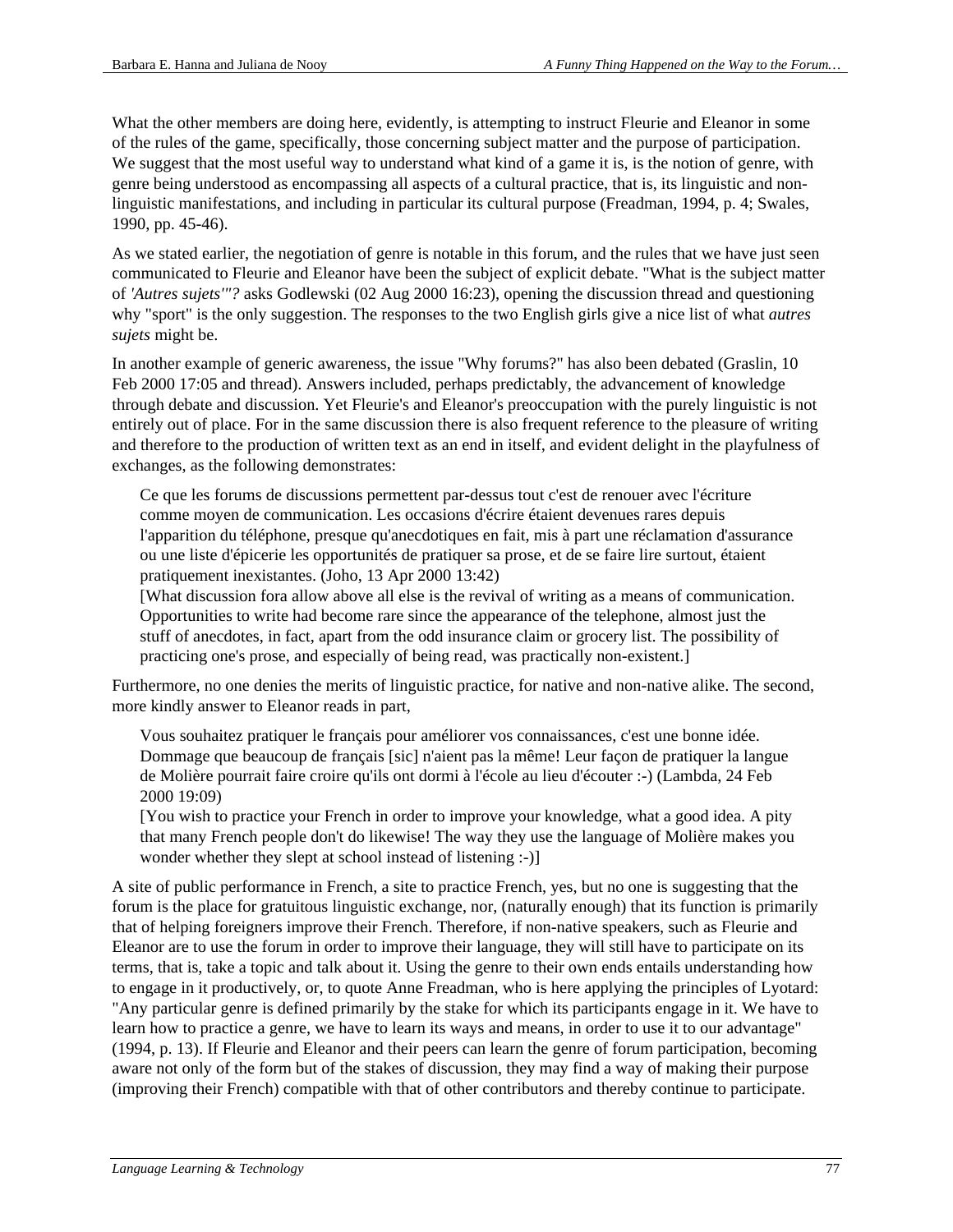But how can one learn a genre? We have suggested that moderation might provide a kind of informal instruction for students. In the replies they receive exhorting them to "write first" and suggesting topics, Eleanor and Fleurie are receiving initiation into French culture framed in terms of lessons in genre. And their lay-teachers are performing a job remarkably similar to that suggested for language teachers by Freadman in the same essay, that is, teaching the cultural context of language use through an understanding of genre, ensuring that students learn the social purpose and the appropriateness principles of cultural practices.

Eleanor and Fleurie do not, however, seem to be able to take up their lessons. Both disappear without trace. $10$ 

## **The Americans**

David and Laura are two Americans who engage more productively with the forum. As stated above, their success doesn't seem to be predicated on proficiency in French. It doesn't seem to matter that David's message is mostly in English. With his nine words in French, he still manages to contribute more effectively and elicit more substantial responses than Eleanor with her eighteen. Eleanor's extras ("Salut," "j'aime la France," "SVP Merci") -- however polite and connotative of goodwill -- are of virtually no help in achieving her aims. Neither politeness nor linguistic accuracy is the measure of intercultural competence here.

Perhaps the first reason for David and Laura's comparative successes is that they each respond to another message: Unlike Fleurie and Eleanor, they enter debating. In this way, they position themselves from the outset in discussion with others, thus satisfying one of the criteria for generic appropriateness highlighted by forum members. In contrast with Eleanor and Fleurie's search for penfriends, theirs is a task-centered approach: They learn by participating in the cultural practice rather than asking for special studentcentered experiences focussing on themselves. Interestingly, their messages about racism and cultural imperialism lead them to the stage where questions of French culture and Frenchness (about which, as language learners, they are presumably curious) are explicitly addressed in the responses they provoke.

Let's look at their other strategies. Laura and David both apologize for their French. Why choose this gambit? Certainly the body of David's message is entirely in English, but it is not really necessary for Laura, whose French is quite adequate: Had she not made a point of her foreignness, it would not have been as obvious as she claims. However the apology allows Laura to give an outsiders' view of France. This is not merely politeness, but a means to asserting a particular speaking position, from which better to engage in the debate. In other words, her opening enhances her capacity to participate in the genre. Like Muriel (08 Nov 1999 14:50), who locates herself culturally and geographically before replying to David (discussion below), she reinstates certain cultural borders, making them palpable on the otherwise apparently borderless Web. And this facilitates the process of cultural self-definition of the forum, giving rise to explicit statements about culture.

A third point in common is, having apologized for their linguistic inadequacies, Laura and David rebut the arguments of previous messages, and (almost incidentally) enquire regarding their eligibility to participate on the forum. Here we see another way in which they position themselves in order to speak. And in doing so, they make the appropriateness of their message an issue, thus inviting feedback on their participation in this cultural practice -- without ever asking for help to "improve my French."

Laura's enquiry about eligibility appears in her second message. This is a kind of afterthought to the first, in which she has taken another participant to task for railing against illegal immigrants. Both messages are prefaced by references to her outsider status and lack of French. The second message expands on this issue:

Parlant un francais minimal (ou affreux), venant d'un pays plus ou moins deteste (les etats-unis, comme tout le monde a deja devine)… (20 Jul 1999 18:36)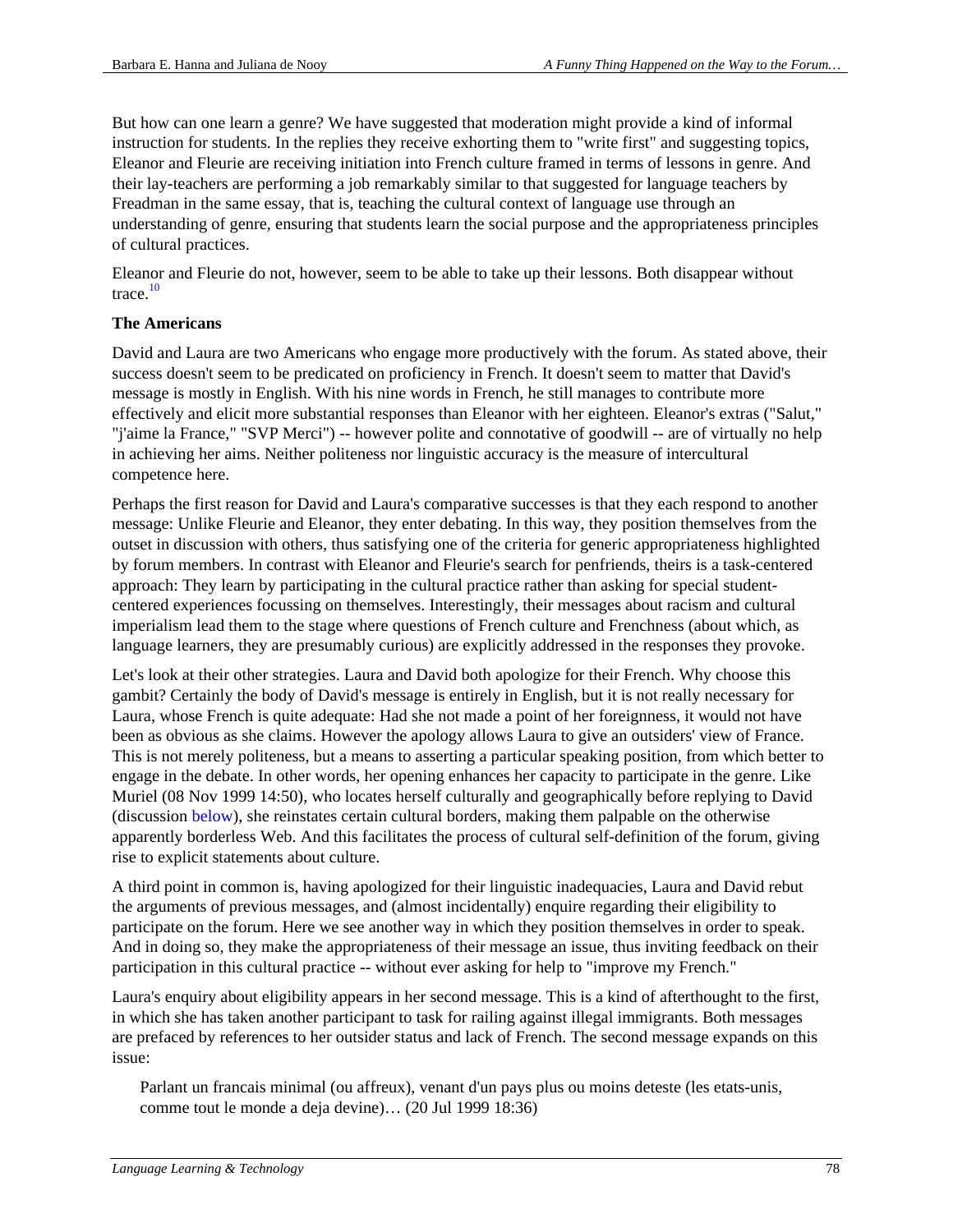[Speaking minimal (or appalling) French, coming from a country that is more or less hated (the United States, as everyone has already guessed)]

Unsure of her welcome, she asks for confirmation of her right to write both in the subject line ("les etrangers, sont-ils bienvenus?" [Are foreigners welcome?]) and in a direct question followed by a softening explanation:

Au fond, c'est overt ou ferme, ce forum? [sic] Est-ce qu'on s'interesse aux grandes et mauvaises americaines qui sont en train d'apprendre le francais, qui lisent (avec un petit robert, bien sur) les commentaires precedents avec interet.

[Actually, is this forum open or closed? Is anyone interested in big bad Americans who are learning French, who read (with a dictionary, of course) the previous comments with interest?]

Michel Tatu, the forum moderator, is the first to respond:

Bonjour Laura !

Oui, vous êtes tout à fait la bienvenue - y compris et en particulier pour votre réponse à 'Steve'. Le forum est ouvert à tous, il admet même des gens qui parlent le français beaucoup moins bien que vous :-) (21 July 1999 17:02)

[Hello Laura!

Yes, you are absolutely welcome, in particular for your answer to 'Steve.' The forum is open to all, it even admits people who speak French much less well than you :-)]

Note that Laura's French is more than adequate, but what makes her especially welcome is her contribution to debate.

David, who reads but does not write French and argues for cultural dialogue between France and the United States, is similarly accepted. In an oblique way he, too, asks to be admitted, but the question is phrased as part of the case he makes: "The Internet is a wonderful thing. Now we can read your newspapers and participate in your conversations, if you will permit it." The Moderator welcomes him in English with another big smile: "Certainly, David, you are welcome :-))" (30 Aug 1999 15:00).

Here we see the Moderator's efforts to encourage certain kinds of exchange: Clearly he is not merely replying to requests for entry but helping to mould the forum by stamping certain contributions with his approval. The enthusiasm of his welcome correlates directly with the fact that Laura and David are participating in the discussion as opposed to just positioning themselves as outsiders who would like to learn more.

David and Laura are also reassured by other members, who take it upon themselves to explain what to expect and why it might be appropriate. Here we see more examples of the informal teacherly function to which the forum lends itself. Their explanation for the way things are done on the forum, in its simplest version, which is explicitly stated by some contributors, is, "We're French." That is to say, genre is explained in terms of culture.

For example, in response to David, Muriel, a French expatriate living in Spain, explains French culture, with the forum being given as a means of experiencing it. The intervention deals with a specific point of conflict that Muriel is attempting to moderate. David reacts to what he has obviously seen as an incendiary piece of American-bashing. Muriel's explanation of how the French comport themselves includes commentary on this, explained as "provocation." (Whether this in fact works as an explanation for David, whether "provocation" can be understood by him as just a harmless rhetorical ploy, is of course another matter.)

One thing which I liked particularly was to get reacquainted with French culture, and I mean by this the unmistakable way of being sarcastic, but also the kind of issues the French get all excited about ... (like Roquefort, Napoleon, hormones beef, the Concorde, etc.) (08 Nov 1999 14:50)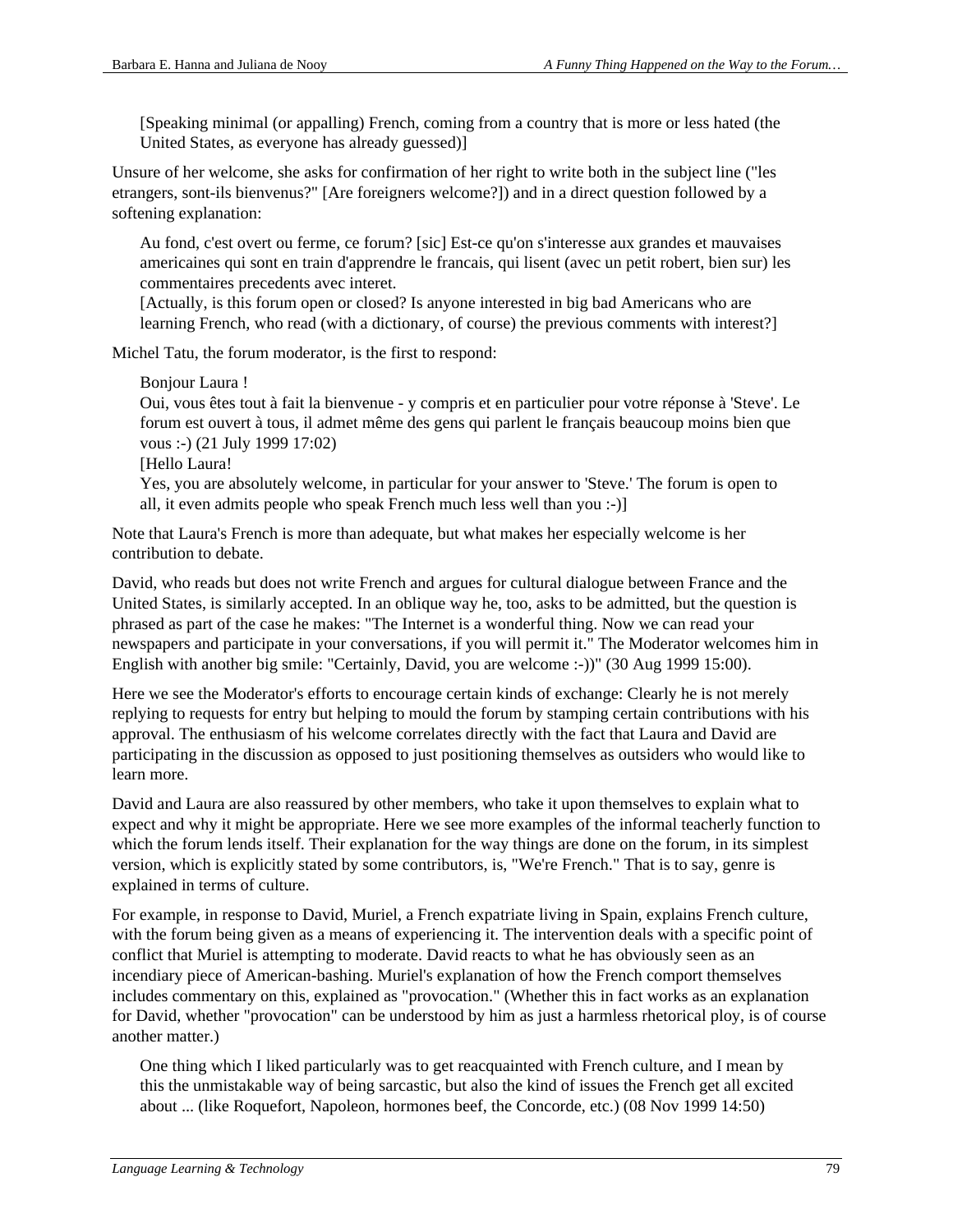In response to Laura's hesitation on the threshold of the forum, Baguette performs a very similar routine to Muriel (with the difference that s/he is rather more (ironically?) self-deprecating about the French). Baguette warns Laura of "les querelles" that she will find and recycles various myths of Frenchness, as was perhaps predictable from the pseudonym:

on espère que vous participerez à nos petites castagnes amicales (chez les Gaulois, les querelles pour un oui ou pour un non font partie du caractère national, au même titre que le saucisson, le beaujolais, le roquefort et Descartes…) (21 Jul 1999 02:00)

[We hope that you will participate in our friendly little punch-ups (for us Gauls, quarrelling at the drop of a hat is as much a part of the national character as sausage, beaujolais, roquefort and Descartes...)]

## **CULTURE AND GENRE**

The responses to Eleanor, Fleurie, David, and Laura indicate ways in which the intercultural is handled in the apparent borderlessness of the Internet: Boundaries are reasserted, in the form of rules for acceptable behaviour. The official and self-appointed moderators of the *Le Monde* sub-culture deal with other cultures by asking them to conform.

The feedback on successful engagement with the forum given to David and Laura on the one hand, and to Eleanor and Fleurie on the other, comes down to the same thing -- we are here to debate -- yet those instructions are justified differently. The remarks to Eleanor and Fleurie seem grounded in an appeal to genre: We're in a forum, ladies, so let's do what we're here for. David and Laura, on the other hand, are asked to make allowances for the French love of polemic, that is, a cultural trait, which means that interaction on the forum will take the form of debate. They are being tutored in how discussion might be culturally inflected.<sup>11</sup> In other words, genre and culture are being used to explain and justify each other; they are mutually defining, which seems to us an important lesson to be learned.

The interdependence of these two notions, the idea that culture might be apprehended and best described in terms of genre appears, then, not only in academic papers such as Freadman's (1994). Our case study demonstrates the way in which this interrelationship is present in the discourse of forum practitioners. If this is how language-users conceive of and explain their practices, it makes sense for language teachers to pay attention. $\frac{12}{2}$ 

### **How to Practice your French Without Really Trying**

A funny thing happened on the way to the forum. Laura and David got distracted from their French studies but ended up receiving lessons in French culture, whereas the dutiful Fleurie and Eleanor were apparently unable to pursue their agenda of "improving their French."

Is the story a useful one for language students? Yes, it is, if it is told as a cautionary tale, for the respective successes and failures of David and Laura, Fleurie and Eleanor show us that the Internet forum can indeed be the site of invaluable learning, but that it is not guaranteed. In the case of the Fleuries and Eleanors of our classes, the danger is that they are so bereft of useful strategies -- both in terms of performance and analysis -- that they will only interpret lack of success as personal rebuff. And to them we would want to say "it's not all about you." Or, in other terms, trade in that "self"-centered approach for a task-based approach. Then you may be able to turn things to your advantage. Get the genre right and the linguistic opportunity opens.

From this perspective, "practicing French" is not a helpful way of framing an on-line discussion task for students. Teachers and researchers have repeatedly encountered the problem that "when e-mail discussion lists are established, learners and instructors may not know what to communicate about" (Leeman, 1999). The solution, however, needs to go beyond suggesting topics, which didn't work for Eleanor and Fleurie, in order to persuade students to attend to forum participation as a genre of communicative behaviour.<sup>13</sup>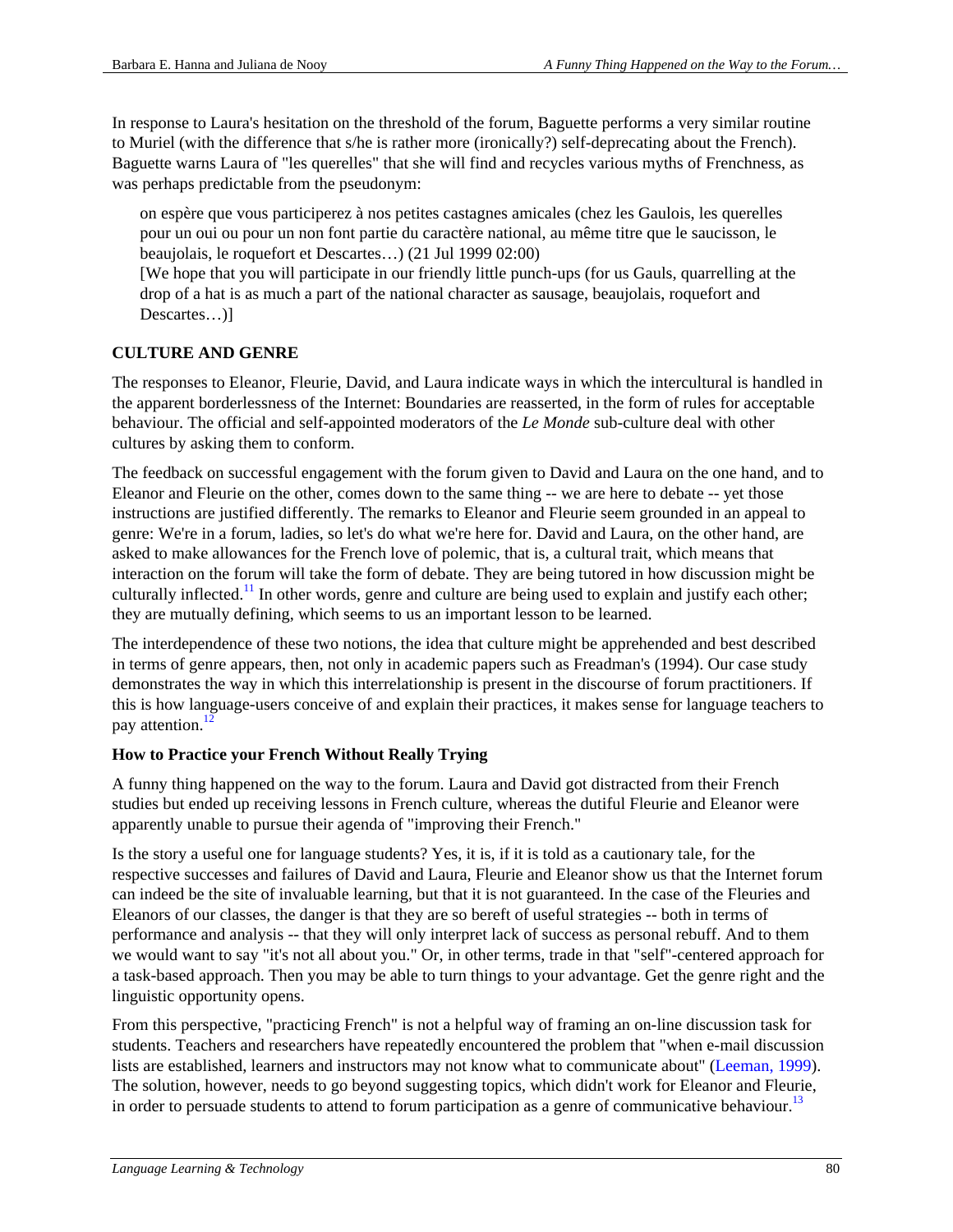This would involve recasting "practicing French," in our instructions to students, as practicing Frenchness: performing it through participation in a cultural practice.

This is a general principle, but we submit that Internet fora provide a particularly useful opportunity for its application. To start with, there is the undeniable fact that this is a genre in which students can participate, despite the tyrannies of distance, isolation, and dictionary dependence. But if the prominence of generic and cultural specificity is removed from the equation, if the discussion forum replicates classroom practice rather than engaging with the norms and conventions of the other, then we are passing up on a remarkable opportunity to allow students to participate in a cultural practice with and on the same terms as native speakers.

Furthermore, if the particular forum draws in a wide enough membership, it is a genre of which selfreflexive commentary is an integral part, and this commentary can serve two purposes. Firstly, students receive explicit instruction in a context in which their own performance is moderated by others and success/failure depend on factors other than Unit Goals and teacher reaction. Secondly, with very little effort, students can be brought to a point at which they are forced to consider what they might have seen to be abstract notions of cultural and generic appropriateness.

However, in order to arrive at these outcomes, teacherly attention must be given to the kinds of fora recommended to students as well as to the way in which the Internet fora are presented and treated. Exposure to helpful moderation would seem to be facilitated by choice of a forum such as the *Le Monde* site. Here wide participation, a reasonable turnover of members, an active moderator and a general, if not unmitigated, climate of convivial co-operation mean that welcoming and instructing fellow-participants is all part of the business of the forum. By contrast, a more narrowly focussed group, ruled by a central core of long-standing initiates is likely to view outside intrusion as displaced and may reprove by silence.

Successful teaching of forum debate as genre involves getting the students to attend to it as such, that is, not just as a site in which non-natives may freely partake in linguistic practice. It seems advisable therefore to preface any student involvement in such electronic debate with an investigation of what successful participation would mean for a particular forum. The objective of such a treatment would obviously go well beyond the eventual involvement of students in that forum (students only able to argue on the *Le Monde* website have rather limited cultural skills). Rather, the point would be to sensitize them to the usefulness of such preparatory work and its application in other genres.

Our uptake of the term "cultural knowledge" has thus far been limited to the realm of the performative, that of cultural skills as opposed to knowledge about a culture. However, if the fundamental principle of a forum is that it provides opportunity for debate, participants must have something to say. Students therefore would be well advised either to pick a question for debate about which they already have some knowledge or to make the effort to get to know something first. "Cultural knowledge" in a more traditional sense should therefore not be opposed to "cultural skills" but re-emerges as a skill itself, necessary to successful performance. Again, this has implications for teaching: Preparatory work on a forum -- if on a designated question such as the Greens in Europe -- could well include isolating and fleshing out the references (Who is this Cohn-Bendit? Why the references to Larzac? What is the European parliament?). At the same time, and this is one of the encouraging lessons from our case study, we have seen, both in the lists proposed to the English women and the arguments advanced by David and Laura, that the outsider's view (provided it is anchored in factual accuracy) constitutes an accepted speaking position on the *Le Monde* site.

Through techniques such as those suggested above, we, as teachers, will cultivate a process whereby performance, successful and otherwise, is analyzed, and the analysis applied to further performance. Students may then -- unlike Fleurie and Eleanor -- engage with the rules of the game sufficiently to return to the forum, learn some more and even contribute to some interesting discussion along the way.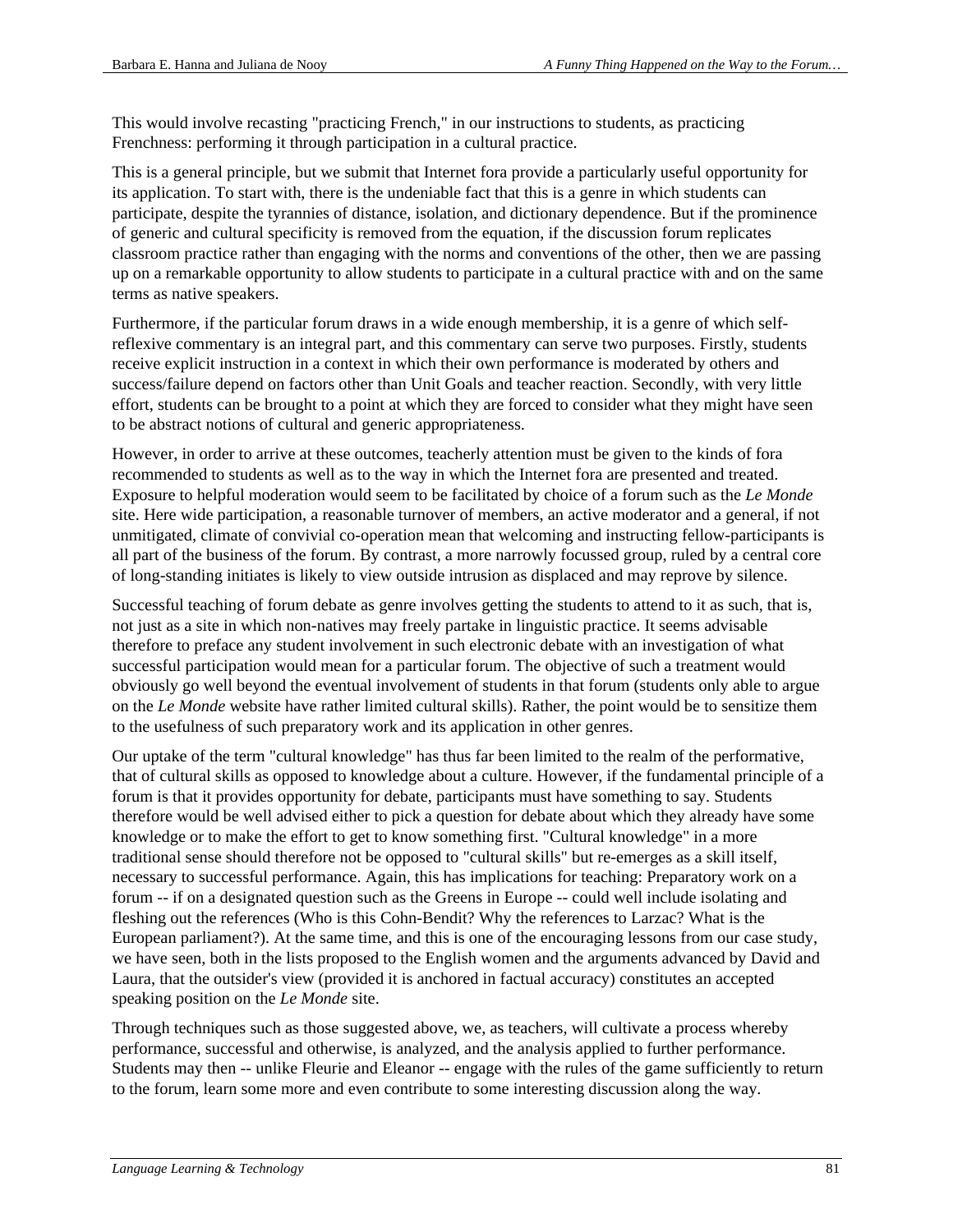#### **NOTES**

1. The research for this article was made possible by a research grant from the Centre for Community and Cross-Cultural Studies (now the Centre for Social Change Research) at Queensland University of Technology. Our thanks go to Peter Cowley, whose diligent forum monitoring provided the material for this study, and to other colleagues whose examples and conversation have influenced this work, such as Alicia Toohey and in particular Béatrice Atherton, whose unit on argumentation, with its use of Internet fora, was one of the starting points for the project.

2. If, for the purposes of this article, we group all interventionary moves together, this is not to deny the instructiveness of the detailed investigation of different kinds of moderation, and of their distribution amongst the official moderator and other members. (For example, in the case of the four sets of exchanges we look at in this article, it is not insignificant that it is the official moderator who replies to the explicit enquiries from Laura and David regarding their eligibility.) This sharing of the work of moderation, we suspect, varies across the sub-cultures of different fora. To the list of the kinds of moderation which manifest themselves on a forum, we could also add invisible forms of moderation such as self-moderation (which is presumably the aim of the "code of electronic conduct" often issued to new members), or moderation prior to posting by any third person such as a friend, or, in the case of language teaching, an instructor.

3. For a discussion of the constraints of the language classroom, see Cowley & Hanna, 1997.

4. This description is a typical example; compare Corio's assignment (Warschauer, 1995b, p. 52) which also asks students to subscribe and then write a personal introduction to the list and a certain number of posts per week.

5. This differs from the current arrangement where questions are grouped thematically under headings, and each thematic cluster has its own *Autres sujets*. For example, the *International* grouping lists some predictable topics, but also provides the opportunity to discuss *d'autres sujets (internationaux),* other (international) topics. The last group on the list is *Tous autres sujets* (all other topics), with only one forum listed: *Tous sujets* (all topics). And if we have taken the time to recount all this, it is because in the current version the description of this "miscellaneous" category explicitly makes a place for *"le chat"* and *"small talk"* whereas these were not previously allocated a forum and sometimes drifted into *Autres sujets*. In another significant difference, the current list of fora includes one dedicated to *Questions sur ce forum* (questions about this forum), which caters for technical and other "how to" questions regarding online discussion previously found on *Autres sujets.*

6. See the argument of Kollock and Smith (1996) concerning the ongoing need to negotiate rules in computer communities:

Even if a community has developed a good set of rules, there is the task of teaching new members about those rules … New members are tempted to wade into a newsgroup without first learning the local culture by reading the documents that have been prepared by other members or by observing the group for a period of time before attempting to participate.

…Even in newsgroups that have produced a FAQ, many of the rules and institutions that are present remain informal, undocumented and difficult to enforce. As a result, there are certain chronic problems that are difficult to resolve through these informal means. For example, groups routinely wander off of their declared topics, and are frequently invaded by those who are either ignorant of the goals of the group or who actively seek to disrupt them. (p. 122)

7. Whilst the contributions of these four writers form part of the data for our study, the subjects themselves (David, Laura, Eleanor, and Fleurie) do not. The nature of on-line participation means that all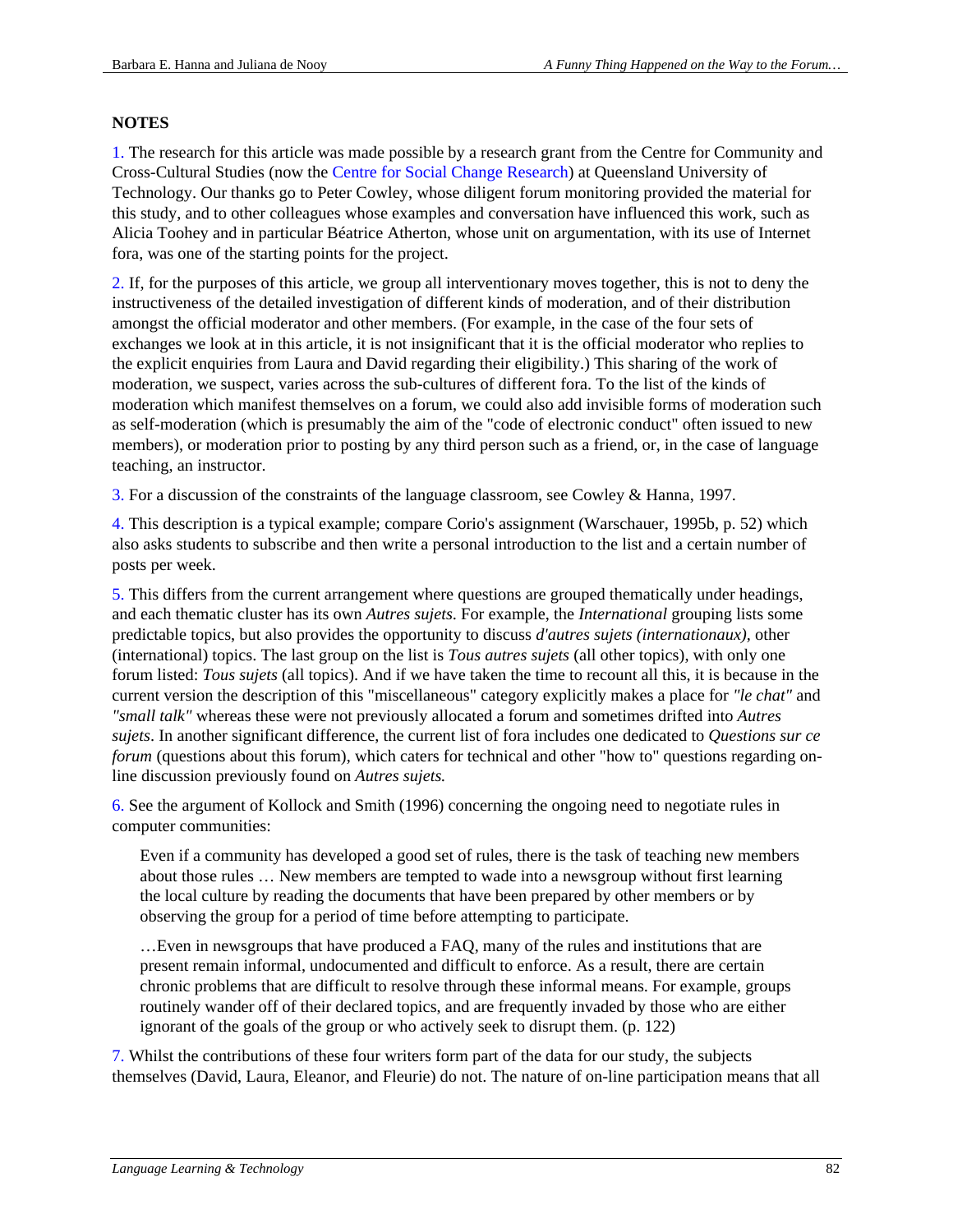we know of their personal, pedagogical, and institutional situation is what they choose to reveal about themselves in their messages.

8. In our translations into English, we make no attempt to reproduce the linguistic errors, which include errors of spelling, gender, and structure.

9. In his subject line ("Shoot first/After you, gentlemen…"), Grossefatigue alludes to a celebrated incident at the battle of Fontenoy, at which the English invitation to the French to begin firing was met with a reply of "No, sir, the honour is yours!" (cited in common parlance as "Après vous, messieurs les Anglais"), and gallantry cost the French their front line.

10. This episode is echoed in Paramskas' experience with the discussion list *Causerie,* both in the kinds of introductory messages posted by unwitting students and in the lack of continued participation by these novices:

Every once in a while, a French teacher will discover *Causerie* and push his or her students on to it, resulting in multiple messages of the type:

Hi,

I'm XXX, and I'm learning French and I would like to talk to you. Write to me!

This is perhaps not the best use of the medium, but "the Cause" takes it all in good stride. Someone always speaks up to welcome the class members, who tend to fade away given the volume of messages. *Causerie* was not set up as a pedagogic tool, but certainly can serve that function well. (1995, p. 167)

11. This is something that Chen (1998) was belatedly required to take into account when he attempted to use a highly codified form of debate as the format for email exchange among students from various countries.

12. The interplay between culture and genre is complex and much more work needs to be done on the ways in which generic conventions are adapted in line with particular cultural conventions and vice-versa. We suggest that Internet fora, with their promise of the potential of a cross-cultural genre, are a particularly rich ground for the investigation of such issues.

13. Amongst the e-discussion activities suggested to language teachers that do gesture towards attentiveness to genre, that of Butki (1997) stands out. Butki proposes a discussion forum for ESL students where the teacher receives a handout for students that "includes examples of both appropriate messages, which are relevant to the topic being discussed and ask[s] questions that prompt additional comments, and some that are inappropriate" (pp. 107-108). Teachers are also advised to monitor the list to learn its conventions and to "ask the students to read messages for 1 week and take notes on the topics and styles in them" (p. 108). Framing the purpose as other than a narrowly linguistic one is achieved by "hav[ing] the students compete to see whose message triggers the most responses" (p. 109). Butki's activity is particularly useful in that attention to generic appropriateness is highlighted and guidelines for achieving it are given. These however, do not appear to be linked to questions of cultural difference, and the opportunity to explore anglophone habits of discussion and the interrelatedness of genre and culture may be overlooked.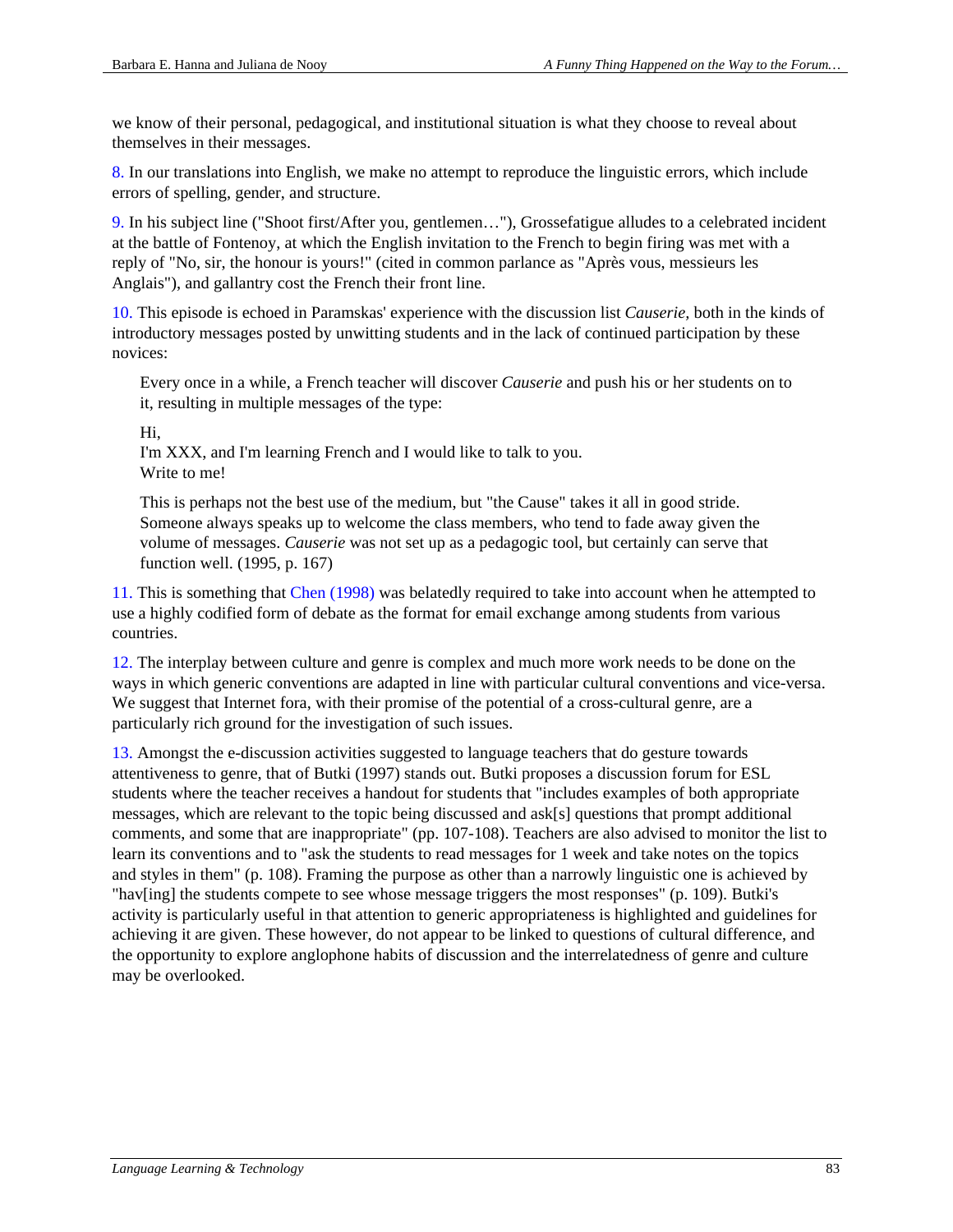# **AUTHORS**

Dr. Barbara E. Hanna is a lecturer in French in the School of Humanities and Human Services of Queensland University of Technology. Her interests include an investigation of models of teaching crosscultural communication and foreign language proficiency, and how they might inform each other.

Email: b.hanna@qut.edu.au

Dr. Juliana de Nooy lectures in the Contemporary Studies program at the University of Queensland, Australia, conducting research in the fields of intercultural communication and cultural identity. Previously she taught French, English, and intercultural communication at universities in France and Australia.

Email: j.denooy@mailbox.uq.edu.au

## **REFERENCES**

Barson, J. (1991). The virtual classroom is born: What now? In B. F. Freed (Ed.), *Foreign language acquisition research and the classroom* (pp. 365-383). Lexington MA: D.C. Heath.

Boswood, T. (Ed.). (1997). *New ways of using computers in language teaching.* Alexandria, VA: Teachers of English to Speakers of Other Languages.

Butki, E. (1997). Getting Started on *EVENT-SL.* In T. Boswood (Ed.), *New ways of using computers in language teaching* (pp. 107-111). Alexandria, VA: Teachers of English to Speakers of Other Languages.

Candlin, C. N., & Murphy, D. (Eds.). (1987). *Language learning tasks.* Englewood Cliffs, NJ: Prentice-Hall International.

Chen, G.-M. (1998). Intercultural communication via e-mail debate. *The Edge, 1*(4), Retrieved October 28, 2001, from http://www.interculturalrelations.com/v1i4Fall1998/f98chen.htm

Cononelos, T., & Oliva, M. (1993). Using computer networks to enhance foreign language/culture education. *Foreign Language Annals, 26,* 527-534.

Cowley, P., & Hanna, B. E. (1997). Is there a class in this room? *Australian Review of Applied Linguistics, Series S,* 14, 119-134. Reprinted in A. J. Liddicoat & C. Crozet (Eds.), (2000), *Teaching languages, teaching cultures* (pp. 119-129). Melbourne: ALAA & Language Australia.

Freadman, A. (1994). Models of genre for language teaching. Sydney: Dept. of French Studies, University of Sydney. Reprinted in (1998), *South Central Review: Journal of the South Central Modern Language Association, 15*(1), 19-39.

Freadman, A., & Macdonald, A. (1992). *What is this thing called "genre"?: Four essays in the semiotics of genre.* Mt Nebo, Queensland, Australia: Boombana Publications.

Freadman, A. (1999). The culture peddlers. In G. Squires (Ed.), *Language, literature, culture: A selection of papers presented at Inter-Cultural Studies '98* (pp. 7-26). Newcastle, Australia: Department of Modern Languages, University of Newcastle.

Gallois, C., & Callan, V. J. (1997). *Communication and culture: A guide for practice*. Chichester, England: Wiley.

Gunske von Kölln, M., & Gunske von Kölln, M. (1997). E-Mail Tandem Network I & II. In T. Boswood (Ed.), *New ways of using computers in language teaching* (pp. 94-97). Alexandria, VA: Teachers of English to Speakers of Other Languages.